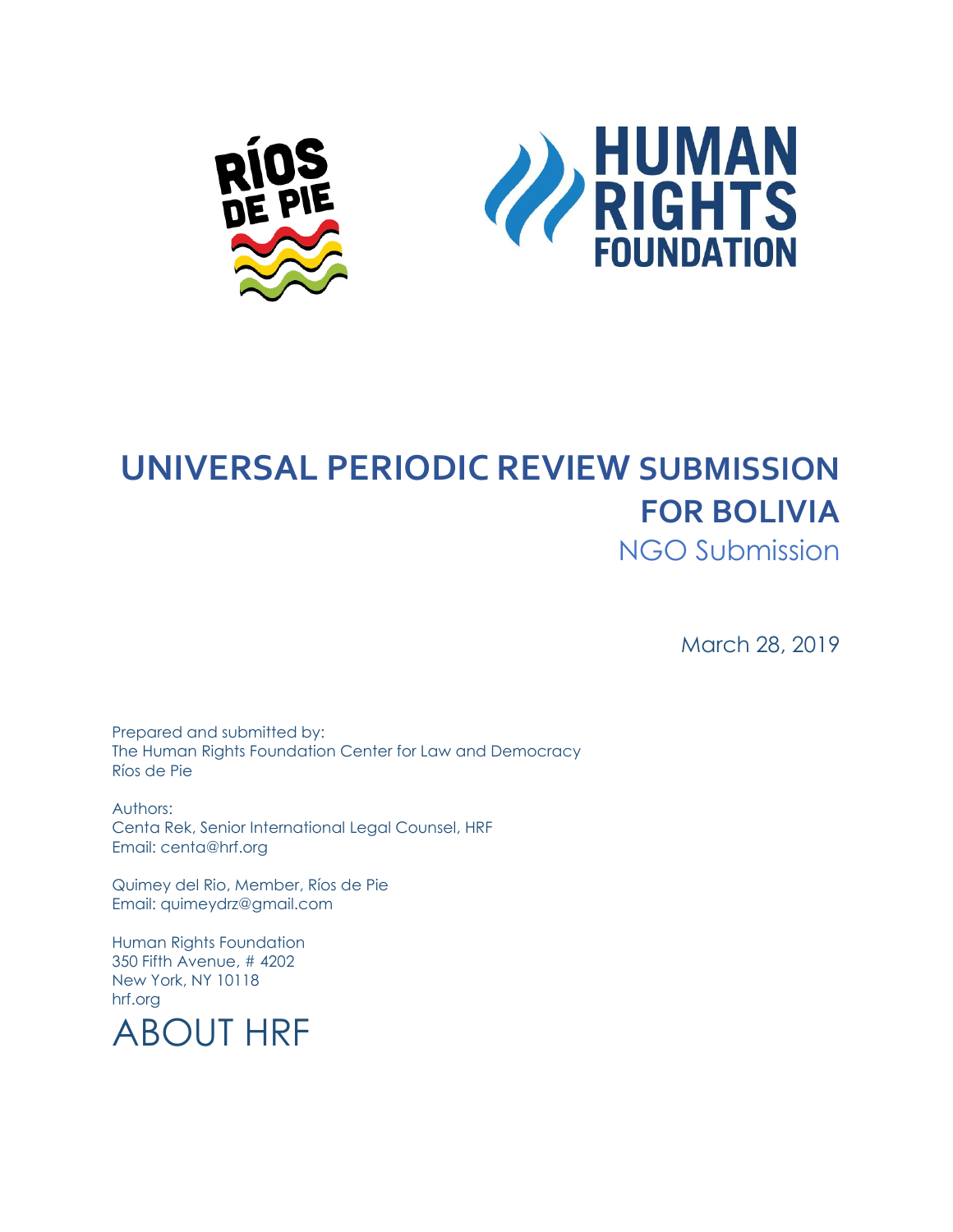The Human Rights Foundation (HRF) is a nonpartisan nonprofit organization that promotes and protects human rights globally, with a focus on closed societies. HRF unites people in the common cause of defending human rights and promoting liberal democracy. Our mission is to ensure that freedom is both preserved and promoted around the world.

We focus our work on the founding ideals of the human rights movement, those most purely represented in the 1948 Universal Declaration of Human Rights (UDHR) and the 1976 International Covenant on Civil and Political Rights (ICCPR).

The Human Rights Foundation Center for Law and Democracy (HRF-CLD) is a program of the Human Rights Foundation (HRF). HRF-CLD promotes legal scholarship in the areas of comparative constitutional law and international law, with a focus on international human rights law and international democracy law.

# ABOUT RÍOS DE PIE

"We are Standing Rivers. We are citizen's brain and muscle. We are collective and nonviolent intelligence to make change in our country". Our Vision is a Bolivia with Freedom and Justice, a transparent Government, strong and clean security forces, and committed to the protection of the environment. Founded in 2017, we are a citizen movement committed to nonviolence, because change in society can only happen with unity, planning and discipline. We believe every single Bolivian should be able to participate in the process to bring this change because it is YOUR change and YOUR country. Nonviolence allows for this inclusion and effectiveness to happen.

#### INTRODUCTION

This submission was prepared by the Human Rights Foundation (HRF) and Ríos de Pie for the Universal Periodic Review (UPR) of Bolivia. In this submission, HRF evaluates Bolivia's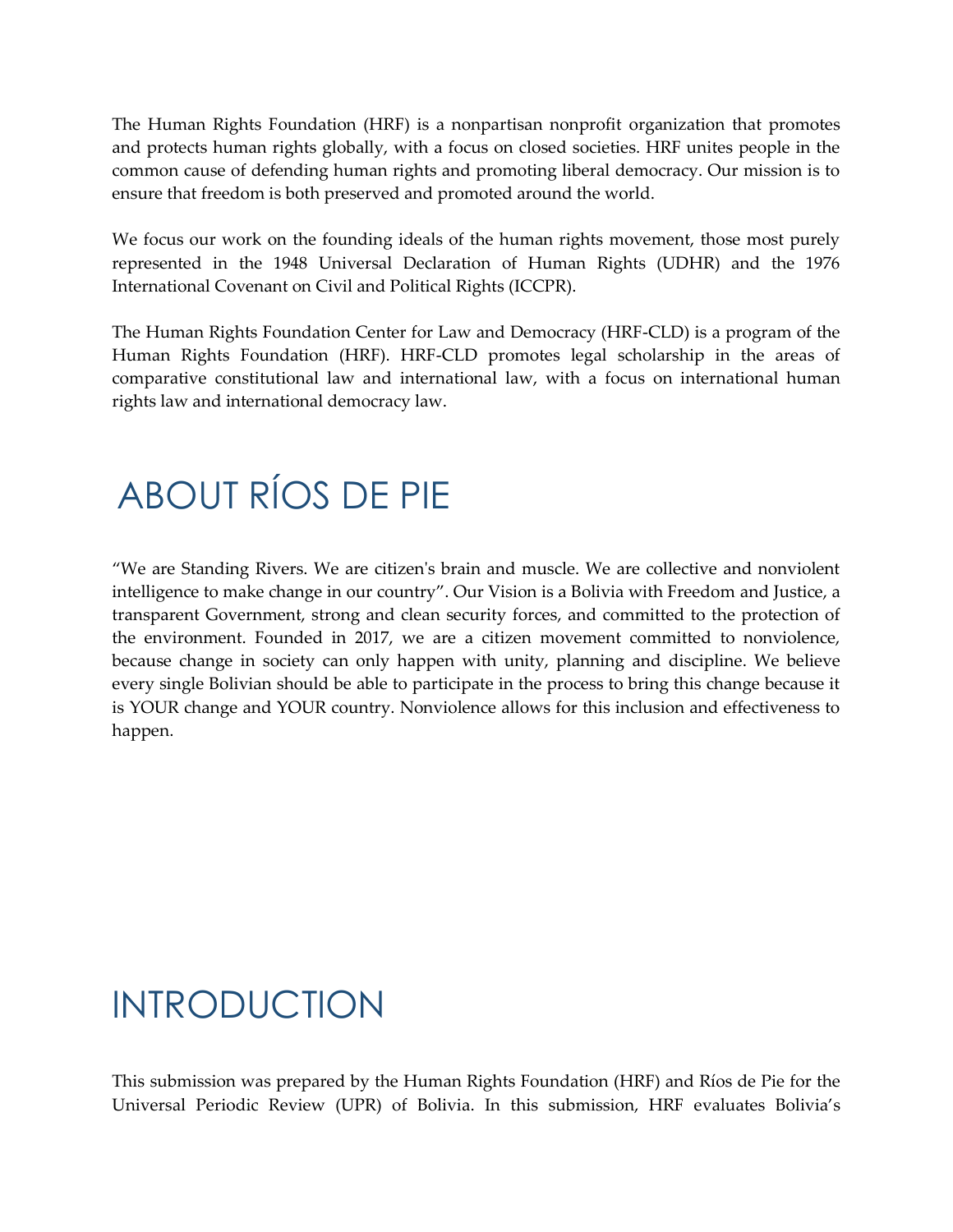implementation of recommendations made in the previous UPR as it relates to the current state of human rights in the country, which are mainly related to a systemic attack of Bolivia's democratic institutions and restriction of individual liberties through: attacks to freedom of expression and freedom of the press, political persecution, and violations of constitutional order.

## FOLLOW UP TO THE PREVIOUS REVIEW

At its 38th meeting, the Human Rights Council, on March 18, 2015, considered and adopted the outcome of the review of the Plurinational State of Bolivia. Bolivia supported 178 recommendations made during the October 2014 UPR working group session and noted that 132 recommendations are already implemented or in process of implementation; while not supporting 15 recommendations, arguing they were not updated and did not reflect the national reality.<sup>i</sup>

Despite the fact that Bolivia accepted a large number of recommendations, among the 15 recommendations that the government rejected were the violations of the right to freedom of expression and the lack of judicial independence and guarantees for the protection of human rights defenders. ii Some members lamented that these recommendations were not accepted considering, for example, the profound crisis in the administration of justice in Bolivia.<sup>iii</sup> In response, Bolivia said that it's working on implementing recommendations and presented information on its alleged progress in this regard.<sup>iv</sup> Also, Bolivia announced its plans to hold a national meeting with key actor within the justice system, and the implementation of the 2015- 2020 Human Rights Action Plan, which includes all recommendations received from treaty bodies of international instruments ratified by Bolivia, as well as the recommendations from the Universal Periodic Review. In this regard, Bolivia was encouraged to submit a voluntary midterm report.<sup>v</sup>

Despite having rejected the recommendation to protect human rights defenders and journalists,<sup>vi</sup> Bolivia reiterated that it was fully committed with human rights, as recognized in the constitution and in the international human rights conventions to which it is a party to,<sup>vii</sup> stating that no journalist were persecuted, in prison or being prosecuted.<sup>viii</sup> However, there is an overall hostile environment towards human rights defenders and journalists, embodied in the declaration made in August 2015 by the Vice-President when he discredited the work of local organizations for criticizing the government, and threatened international NGOs based in the country with expulsion should they get involved in what the authorities consider domestic politics.<sup>ix</sup> The expulsion or dissolution of organizations is possible under the Law  $N^{\circ}$  351, which governs the operation of civil society organizations and ultimately interferes with the capacity of human rights defenders to work independently.x

Bolivia stated that it would work to improve the promotion and protection of human rights by fostering dialogue between the government and the civil society. $\alpha$  Civil society organizations,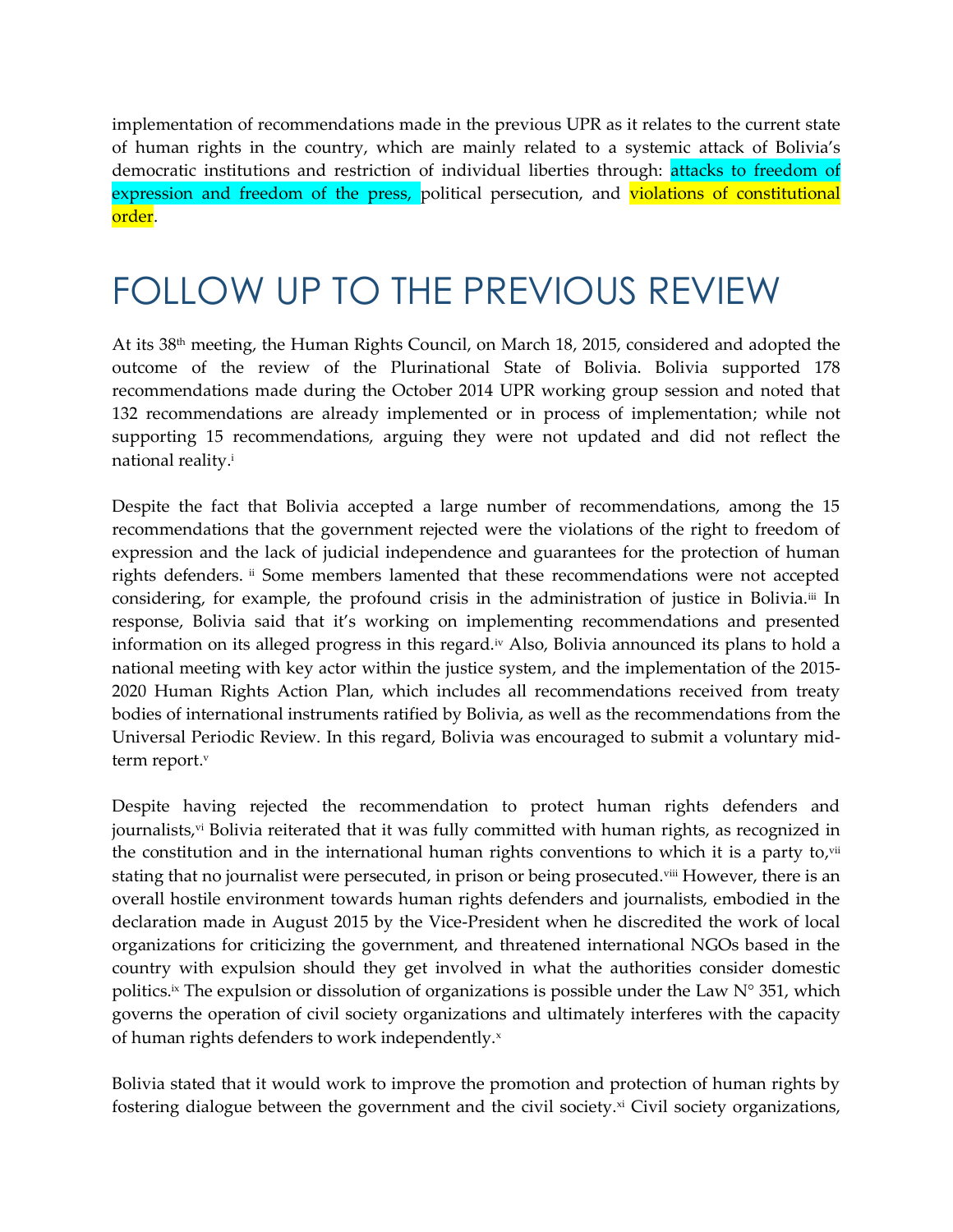particularly LGBTQ rights organizations, welcomed Bolivia's support of most recommendations regarding non-discrimination. Yet, regretted its rejection to recommendations to derogate legislation limiting the rights of persons on the grounds of sexual identity.xii

Bolivia stated that the re-election of the President, in October 2014, would allow for the consolidation of the democratic and cultural revolution aiming to achieve the concept of "Living well" for all the people. However, relevant stakeholders are still concerned that Bolivia may not be fully committed or doing enough to address the systemic issues within its judiciary, the lack of institutional independence in general, and the silencing of critical voices.  $^{\mathrm{xiii}}$ 

## BOLIVIA'S NATIONAL FRAMEWORK FOR PROTECTING HUMAN RIGHTS

Civil and political rights in general are safeguarded in the constitution and pertinent laws in Bolivia. The laws contain a sufficient framework for protecting the rights of citizens; however, the Bolivian government often employs them capriciously to tackle dissent.

In its 2018 report, Freedom House categorizes Bolivia as "partly free," and gives it low ratings on freedom, political rights, and civil liberties. Similarly, HRF has categorized Bolivia a competitive authoritarian regime because there are some democratic institutions in place, elections are still a primary route to power, and some independent media operates from within the country. However, there are worrying signs that Bolivia could soon transition from a hybrid regime to a fully authoritarian country.

Today, the incumbent significantly disadvantages the opposition as the rules of political competition are tilted in a way that favors President Evo Morales' political party. There are few limitations on the power of the executive body, as President Morales' powers also extend to other government bodies. Despite the celebration of a referendum in 2016 in which a majority of Bolivians voted against an amendment to the constitution allowing President Morales' third illegal bid for office, the president will be allowed to participate on the upcoming elections later this year. The electoral, legislative, and judicial bodies sanctioned this decision.

The 2009 constitution incorporated provisions to further the protection of indigenous rights and the conservation of the environment. In the following years, Bolivia also enacted laws to tackle discrimination. However, the indigenous communities, whose role was key in the election of President Evo Morales to office, remain one of the most vulnerable segments of the Bolivian civil society.

Corruption levels in Bolivia reached an all-time high in 2018. According to Transparency International, Bolivia ranks in 132 (out of 180, from least corrupt to more corrupt) in the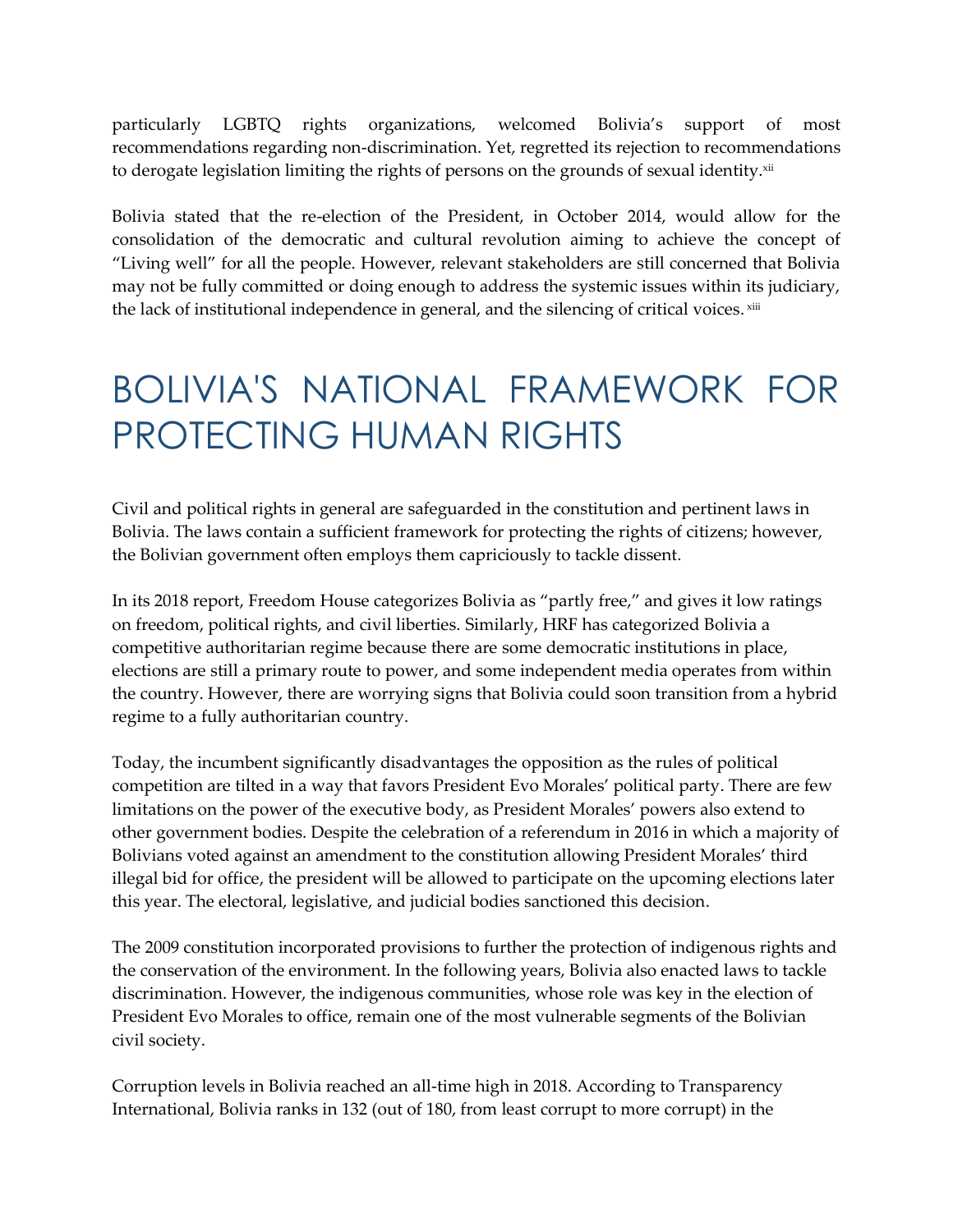Corruption Perceptions Index. Despite allegedly adopting a 'zero tolerance' posture and implementing anti-corruption laws in  $2010<sub>x</sub>$  in the country has still yet to overcome the generalized normalization of corruption. Bolivian institutions continue to be undermined by a system that fosters opportunities and incentives for corruption, mostly due to lack of capacity and resources, low salaries, lack of training, and burdensome bureaucracy.

# FREEDOM OF EXPRESSION AND FREEDOM OF THE PRESS

There is an overall hostile environment for dissident voices, which are often discredited and accused of engaging in international conspiracies to undermine the government.xv

Non-governmental organizations, human rights defenders, journalists, indigenous leaders, people with disabilities and even incumbents critical of the government face intimidation from the regime or groups affiliated to regime. Media outlets that are not aligned with the government often face attacks, and authorities, including the president and vice-president, have gone as far as threatening them with closure, along with singling out and discrediting journalists.<sup>xvi</sup> Last year, the Bolivian national journalists association acknowledged that selfcensorship has become a pervasive problem.

In 2016, the deputy minister of Decolonization publicly threatened to close the privately owned news outlet Activa TV, after a renowned political commentator and journalist further linked President Evo Morales to a former romantic partner, Gabriela Zapata, who according to the journalist's investigation, had benefited from political influence to land a position in one of the major state contractors, the Chinese company CAMC Engineering.<sup>xvii</sup>

High-ranking officials, including Vice President Alvaro García Linera, publicly threaten NGOs with expulsion for publicly criticizing government policies. Noteworthy cases include arbitrary policies that seek to allow hydrocarbon activities in national parks.<sup>xviii</sup> In 2013, President Morales enacted a presidential decree that expanded its administration's overall ability to obstruct the work of non-compliant NGOs and foundations.xix

Peaceful protests criticizing the government are met with violent repression. In 2016, protesters clashed with police forces during a demonstration by people with disabilities, $\infty$  resulting in multiple injured, and rising claims of use of excessive force by the police.<sup>xxi</sup>

In November 2018, police apprehended construction worker Rafael Chambi for shouting "Bolivia dijo no" at President Morales in reference to the 2016 referendum results in which Bolivians rejected his third illegal bid for office. Prosecutors accused Chambi of allegedly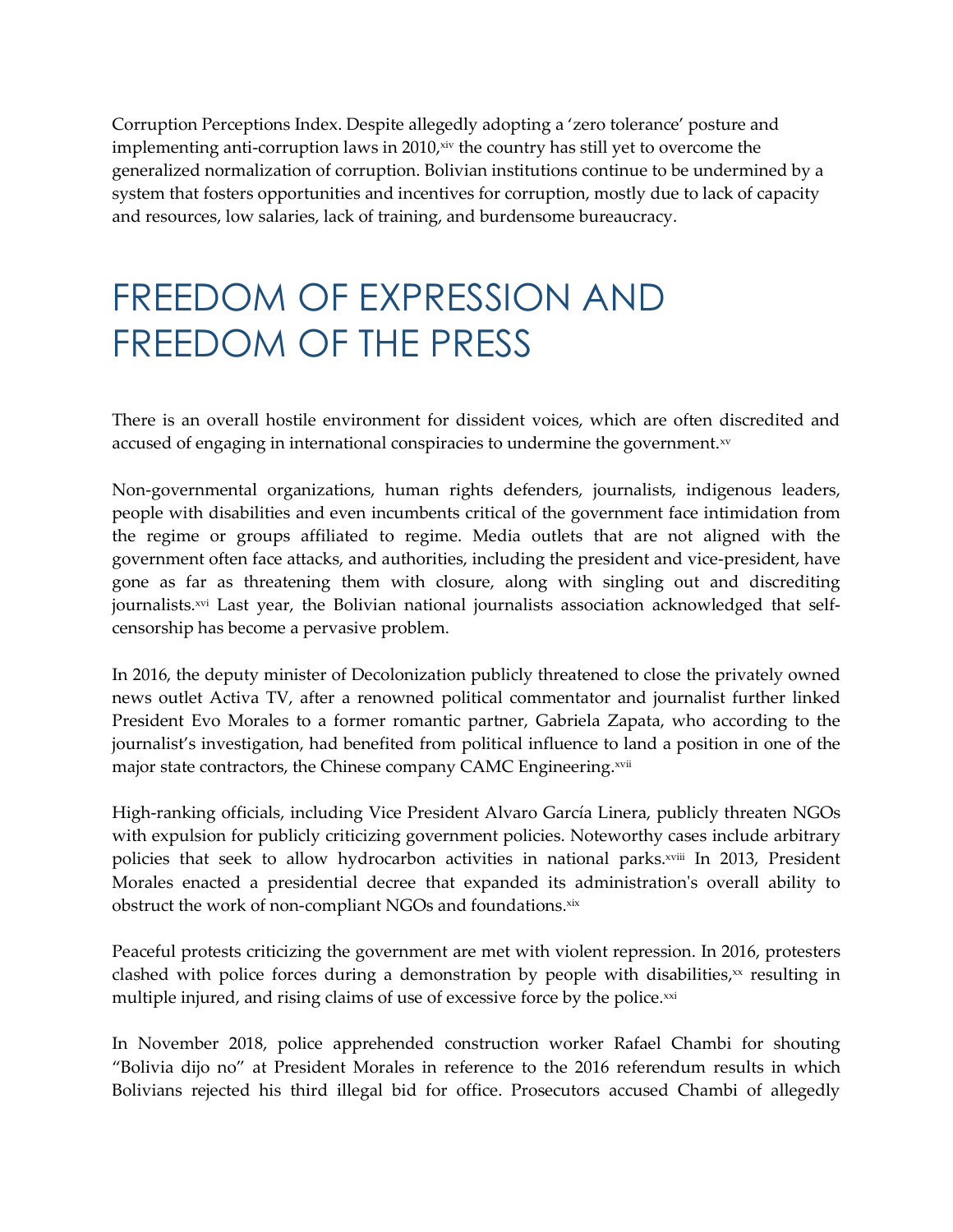attacking the president with a bottle of water. Prosecutors were unable to prove the case; still, Chambi was place on house arrest.<sup>xxii</sup>

In 2019, authorities arbitrarily detained 14 Venezuelan refugees after they organized a peaceful demonstration in front of the Cuban Embassy in Bolivia to denounce human rights violations in Venezuela. They were accused of "conspiracy" and "engaging in political activities in exchange for money." Six of them were deported on the same day.<sup>xxiii</sup> According to Amnesty International: "the refugees were never taken before a judicial authority, did not have access to a lawyer and were interrogated without a present lawyer representing them and, in consequence, were not allowed to prepare their defense. Officers also did not give them the chance to challenge their deportation."

# POLITICAL PERSECUTION

Members of the opposition, dissidents, and even incumbents constantly face threats from government officials and individuals and organizations affiliated to the government.

In 2015, Enrique Calderon, a sergeant in the air forces, xxivand police department's sergeant Javier Quispe<sup>xxv</sup> were discharged after criticizing the government and asking for better working conditions.

In 2016, former Ombudsman Rolando Villena denounced political persecution after the government launched a campaign to discredit him for denouncing violations to the right of freedom of expression and the non-governmental organizations' inability to work freely in the country.

In 2018, Mayor Soledad Chapetón was accused of corruption for allegedly being involved in a case of privatization of public land that took place 27 years ago, when Chapetón was barely a teenager. She denounced the case as a political attempt to remove her from office, and that she'd seek precautionary measures with the IACHR.xxvi It is important to highlight that Chapetón has faced facing political harassment since she became mayor of El Alto in 2015, a city that has historically been under the political control of President Morales' party. Government officials manifested that they wouldn't work alongside Chapetón due to her affiliation to "Unidad Nacional," one of the main opposition parties. $x$ <sup>xxii</sup> In 2016, Chapetón was accused of being responsible of the violent assault at El Alto's Town Hall in 2016 by an incumbent senatorxxviii despite the fact that the protestsxxix were carried on by organizations affiliated to the government.

It has been reported that as of May 2018, 10 opposition leaders and politicians are facing 161 criminal charges against them, compiled over the 12 years of Morales' government. $xx$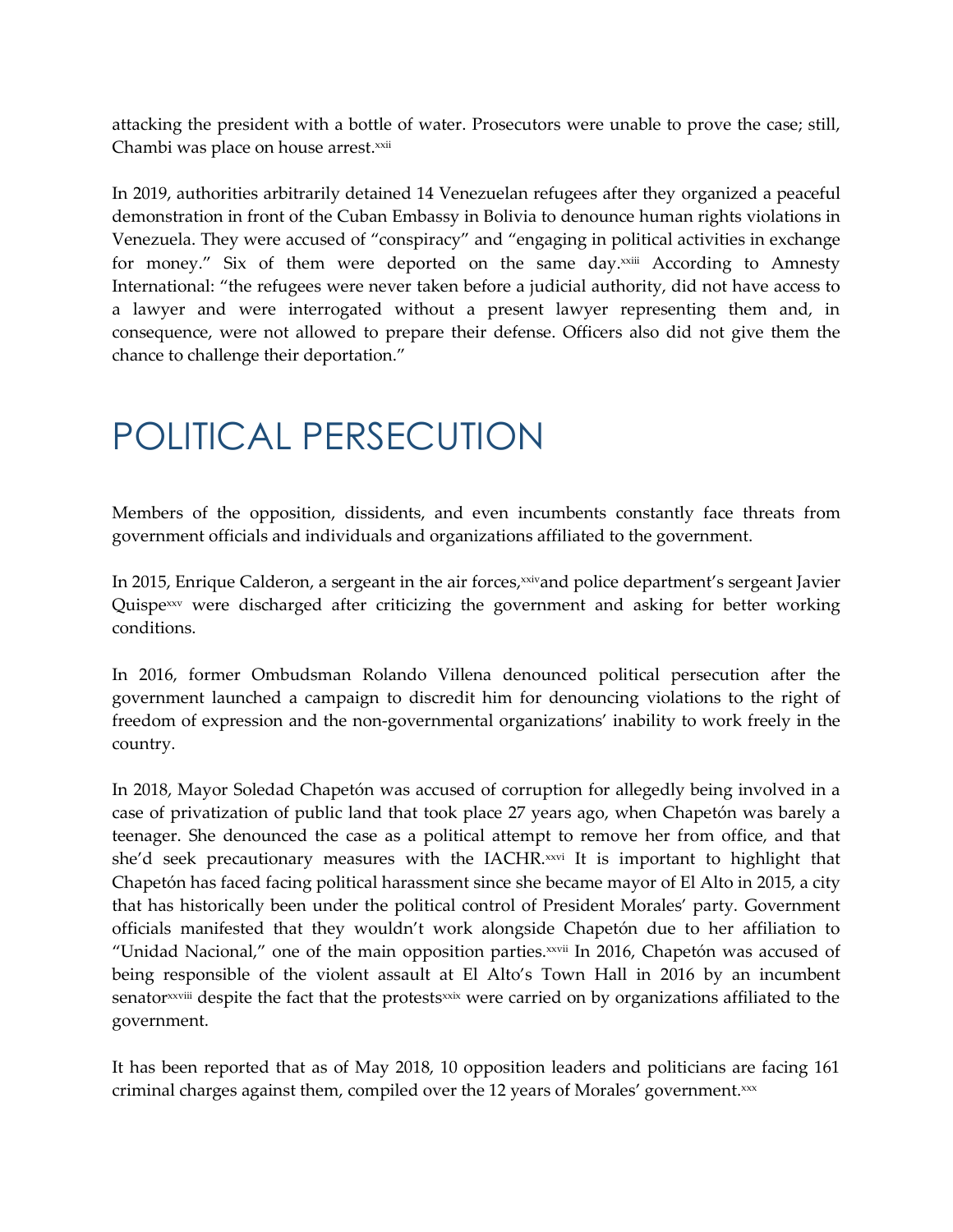# VIOLATION OF CONSTITUTIONAL ORDER

In February 2016, the majority of Bolivians voted against a referendum, $xxxi$  called by President Morales himself, to amend Article 168,<sup>xxxii</sup> that prohibits the President and the Vice-president to run for office for two consecutive times. Despite this, on November 29, 2017, the Plurinational Constitutional Tribunal magistrates authorized President Morales's third bid for office. It is important to have into account that Morales has been in power since 2006, and has already been re-elected two times consecutively; thanks to a Constitutional reinterpretation authorized by the Tribunal.xxxiii

#### ADMINISTRATION OF JUSTICE

Steps towards justice reform are being taken as it continues to be one of the most pressing issues; however, it continues to be one of the most unreliable and underperforming systems in the region.xxxiv Despite the attempts, corruption, delays, and political interference are still common.

In 2016, a "National Justice Summit" recommended, among other things, the reform of the selection process for high court judges, the creation of a new body to supervise judges, and the assessment of the work of current judges and prosecutors.<sup>xxxv</sup> In spite of the creation of a commission to implement these recommendations, five of the commission's nine members are either supporters of Morales in the Plurinational Assembly or government officials directly appointed by him, xxxvi which still raises concerns regarding its capacity to act independently.

The lack of proper funding, training, and police presence, mostly in rural areas, also affects the State's capacity to exert its faculties. In August 2016, Rodolfo Illanes, deputy interior minister was beaten to death by mineworkers after being taken hostage during clashes between striking mine workers and police forces sent to clear their roadblock.<sup>xxxvii</sup> Also, in May 2017, a mob lynched an alleged killer while a judge was questioning him;¤¤viii and yet again in November 2018, another lynching occurred in the same locality<sup>xxxix</sup> elucidating on how this practice is often regarded as a real mean to bring about justice.

Bolivia remains as one of the countries in the region with the highest rates of unconvicted prisoners. The OHCHR expressed its concerns on its 2015 annual report, concerning the high rates of unconvicted prisoners and the criminal justice's constant dilatory practice.<sup>xl</sup> The same report, exhorted Bolivian authorities to conclude the case of what today is known as the "Porvenir Massacre", xli which in 2017 was finally closed, after 8 years; sentencing Leopoldo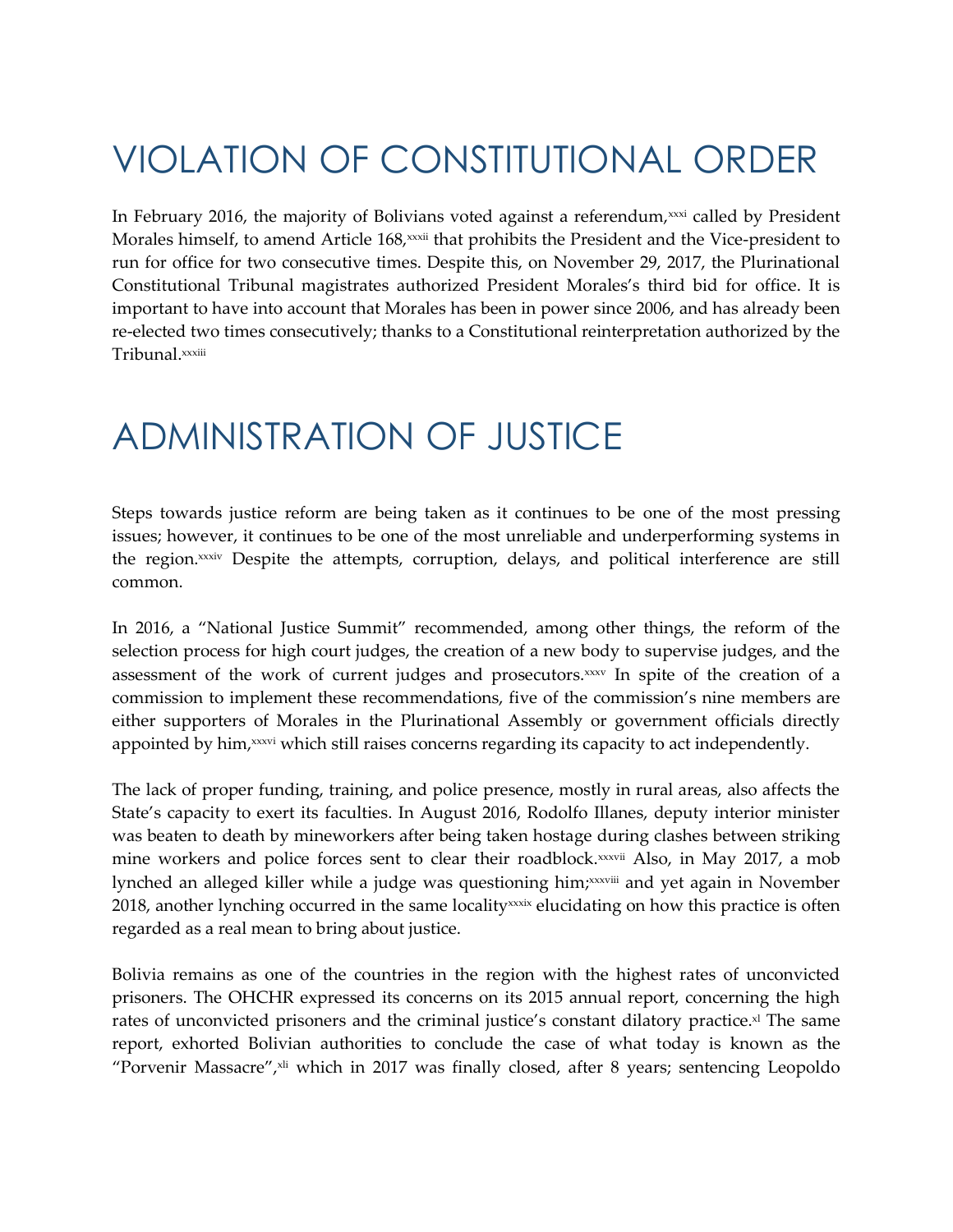Fernández to prison. Xiii However, as of 2018, the people responsible for the brutal "repression of Chaparina" haven't yet been convicted.xliii

## RECOMMENDATIONS

#### HRF and Ríos de Pie call on the Bolivian government to:

1. Conduct thorough investigations and hold people responsible of lynching accountable, while taking the precautionary measures needed to prevent them and provide guaranties to ensure proper investigation, prosecution, and reparation to the victims.

2. Hasten the efforts to reform the judicial system, addressing specially the crisis of pretrial detention and trial delays that continue to contribute to overcrowding and poor conditions in prisons.

3. Redouble efforts to eliminate corruption and political influence in the justice system, ensuring clear and effective institutional independence and due process, in accordance to the constitution and international law.

4. Condemn all forms of persecution, discredit and defamation against journalists and critical thinkers; and lift any financial or administrative restriction on the exercise of free speech, access to information and association.

5. Ensure effective and free political participation without discrimination of party or ideology. Strongly condemn all forms of harassment to opposition leaders and critical voices, guaranteeing the free exercise of their basic freedoms.

6. Review Law  $N^{\circ}$  351 and Supreme Decree  $N^{\circ}1597$ , guaranteeing NGOs and non-for profit organization's ability to work independently and carry out their work.

7. Guarantee the people's human right to peaceful protest; and conduct thorough investigations to hold those responsible for excessive use of force by the police.

8. Honor the constitutional principle of alternation in power, respect democratic values and institutions, and regard the popular will by complying with the results of the February 21 referendum.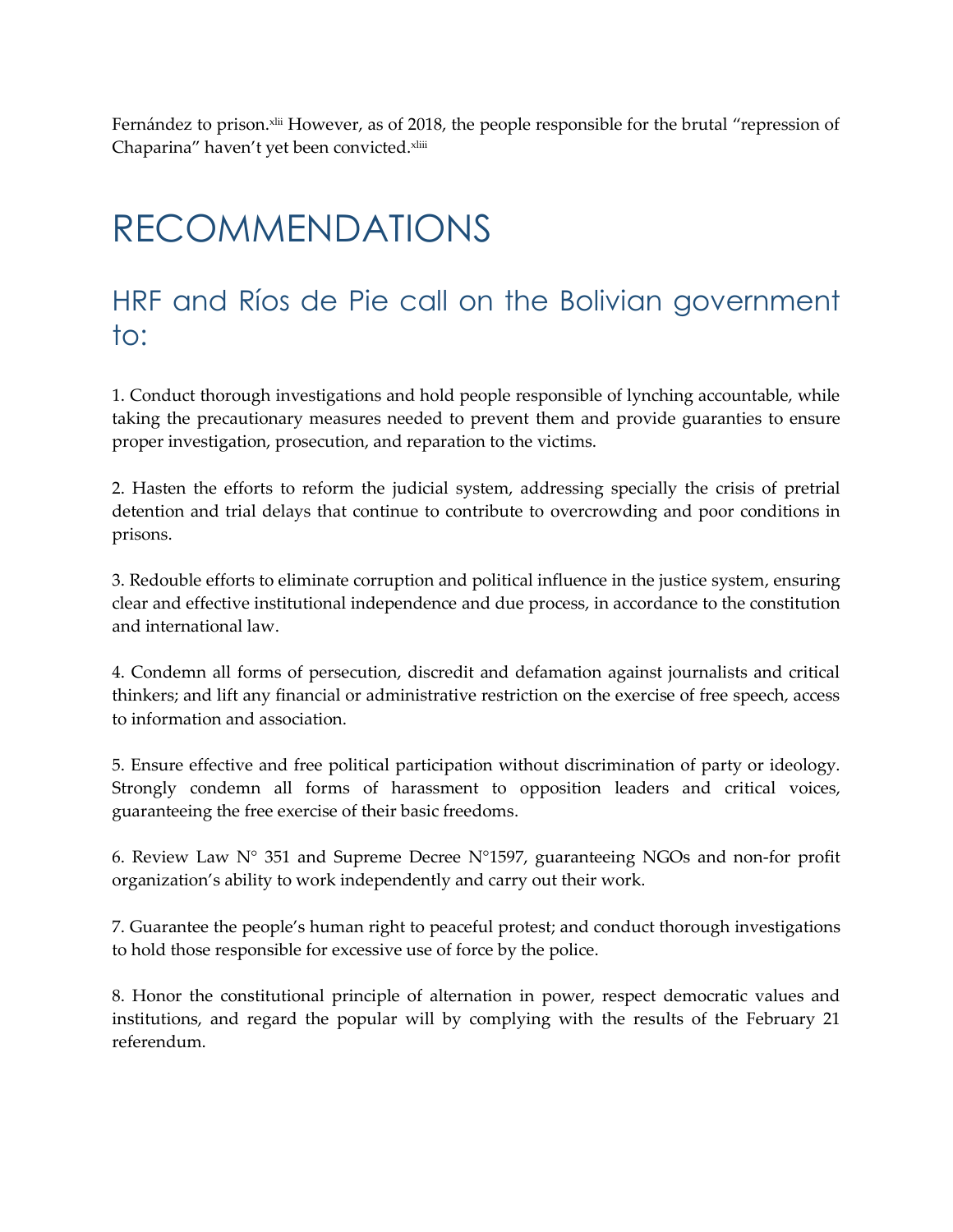vii Human Rights Council, *Report of the Human Rights Council on its Twenty-Eighth Session, A/HRC/28/2, July 8, 2015, para 506.*

viii Human Rights Council, *Report of the Working Group on the Universal Periodic Review - Bolivia, A/HRC/28/7, December 17, para 111.* ix Amnesty International *Annual Report 2015-2016*, page 89.

<sup>x</sup> Human Rights Council, *Report of the Human Rights Council on its Twenty-Eighth Session, A/HRC/28/2, July 8, 2015, para 530.*

xi Human Rights Council, *Report of the Human Rights Council on its Twenty-Eighth Session, A/HRC/28/2, July 8, 2015, para 538.*

xii Human Rights Council, *Report of the Human Rights Council on its Twenty-Eighth Session, A/HRC/28/2, July 8, 2015, para 526.*

xiii Human Rights Council, *Report of the Human Rights Council on its Twenty-Eighth Session, A/HRC/28/2, July 82, 2015, para 527-528, 530-531, 534*

xiv Law N°004 "Marcelo Quiroga Santa Cruz"

xv Amnesty International *Annual Report 2015-2016*, page 31

xvi El Diario, Newspaper of Bolivia available at

http://www.eldiario.net/noticias/2016/2016\_03/nt160303/politica.php?n=34&-quintana-amenaza-con-cierre-demedios-de-comunicacion

xvii Bolivian Observatory of Human Rights *Annual Report 2016*, page 145

xviii El Pais, Newspaper of Spain available at

https://elpais.com/internacional/2015/08/18/actualidad/1439856355\_636776.html

xix Human Rights Watch *Report 2016*, page 121

xx Human Rights Watch Report 2017, page 129

xxi UN Committee on the Rights of Persons with Disabilities *Report*, art.17, subsection 45

xxii Pagina Siete, Newspaper of Bolivia available at

https://www.paginasiete.bo/opinion/editorial/2018/11/16/el-abuso-contra-rafael-chambi-200274.html

xxiii Amnesty International release, AMR 18/0121/2019 Bolivia. See

https://www.amnesty.org/download/Documents/AMR1801212019ENGLISH.pdf

xxiv Bolivian Observatory of Human Rights *Annual Report 2015*, page 18

xxv Bolivian Observatory of Human Rights *Annual Report 2015*, page 87

xxvi Bolivian Observatory of Human Rights *Annual Report 2015*, page 102

xxvii Bolivian Observatory of Human Rights *Annual Report 2015*, page 126

xxviii Movimiento Al Socialismo is Evo Morales' political party

xxix Página Siete, Newspaper of Bolivia available at

https://www.paginasiete.bo/nacional/2016/3/16/pedro-montes-llama-chapeton-esa-carajito-responsabiliza-muertesalto-90066.html

xxx Bolivian Observatory of Human Rights *Annual Report 2018*, page 74

xxxi Plurinational Electoral Organ, official 2016 Constitutional Referendum results: 51.3% NO, 48.7% YES.

https://www.oep.org.bo/procesos-electorales-y-consultas/referendos/referendo-constitucional-2016/

xxxii Article 168 of the Constitution provides that "The President's and Vice President's term in office is five years, and they may be reelected for one consecutive term only."

xxxiii Excerpt from the Plurinational Constitutional Declaration 003/2013 of February 25, 2013, published on February 29 of the same year: "The new order is different from the previous one. The new order represents a new political and legal era based on the re-founding of the State. Therefore [the Tribunal] concludes that it is absolutely reasonable and in accordance with the Constitution to compute the terms for the exercise of the Presidency and Vice Presidency of the Plurinational State of Bolivia from the moment in which the Constituent Assembly re-founded the State. Thereby creating a new legal and political order."

<sup>i</sup> Human Rights Council, *Report of the Human Rights Council on its Twenty-Eighth Session, A/HRC/28/2, July 8, 2015, para 493.*

ii Human Rights Council, *Report of the Working Group on the Universal Periodic Review – Bolivia, A/HRC/28/7, December 17,* 

*recommendations 115.2 (Croatia), 115.11-115.15 (Slovakia, Hungary, Israel, Czech Republic, United States of America).*

iii Human Rights Council, *Report of the Human Rights Council on its Twenty-Eighth Session, A/HRC/28/2, July 8, 2015, para 520.*

<sup>&</sup>lt;sup>iv</sup> Human Rights Council, *Report of the Human Rights Council on its Twenty-Eighth Session, A/HRC/28/2, July 8, 2015, para 494-495* 

<sup>v</sup> Human Rights Council, *Report of the Human Rights Council on its Twenty-Eighth Session, A/HRC/28/2, July 8, 2015, para 520.*

vi Human Rights Council, *Report of the Working Group on the Universal Periodic Review – Bolivia, A/HRC/28/7, December 17, recommendations 115.14 (Czech Republic).*